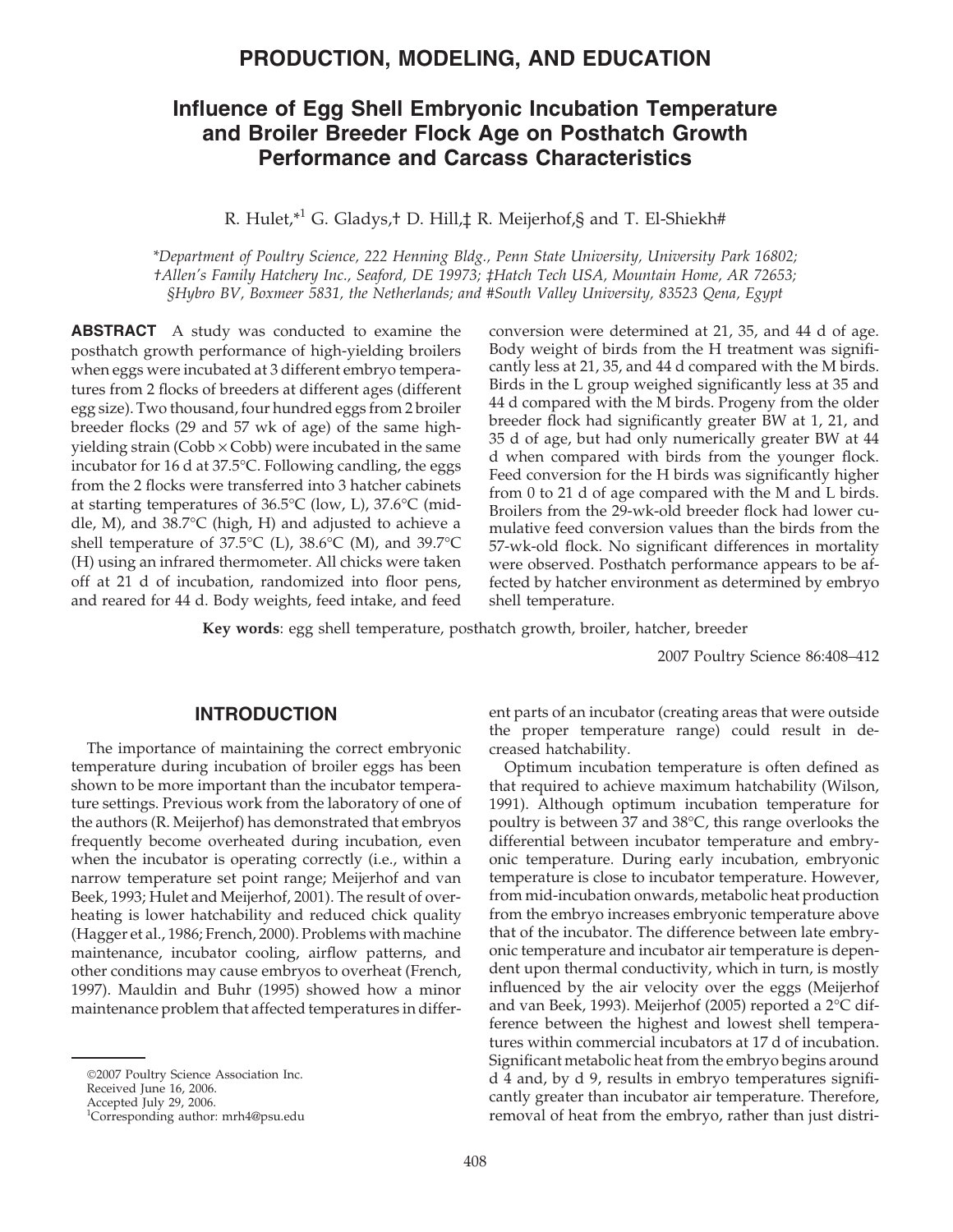**Table 1.** Effects of embryo shell temperature during incubation on posthatch broiler BW (g)

|           |                   | Embryo shell temperature, <sup>1</sup> $°C$ |                   |            |
|-----------|-------------------|---------------------------------------------|-------------------|------------|
| Age $(d)$ | 37.5              | 38.6                                        | 39.7              | <b>SEM</b> |
|           | $41.1^{\circ}$    | $42.2^{b}$                                  | $43.1^a$          | 0.60       |
| 21        | $715.1^a$         | 714.8 <sup>a</sup>                          | $669.5^{b}$       | 5.80       |
| 35        | $1,722.5^{\rm b}$ | $1,756.7^{\rm a}$                           | $1,663.6^c$       | 8.86       |
| 44        | $2,213.8^{b}$     | $2,263.3^{\rm a}$                           | $2,165.7^{\circ}$ | 9.77       |

a-cMeans within a row with no common superscripts differ significantly (*P* < 0.05).

<sup>1</sup>Each value is the mean of 8 pens (34 birds/pen).

bution of the air within the incubator, becomes a critical factor influencing hatchability. The uniformity of the air velocity within the incubator will depend on the ease with which the air is able to pass across the pores of the eggshells to dissipate heat. The number and size of shell pores and shell thickness are factors that influence the ability to dissipate heat and are directly related to egg size. French (1997) stated that as egg mass increases, thermal conductance does not increase proportionally. Therefore, larger eggs should have greater difficulty losing metabolic heat produced by the embryo. Physical conditions or design of the incubator can also influence thermal conductivity. For example, failure to properly fasten air-directing curtains in a multistage incubator often results in air passing around the eggs rather than over them.

To date, the extent of the rise in embryonic temperature and the impact on broiler performance has been difficult to measure. Additionally, almost all of the published work on incubation temperature and posthatch performance reported only incubator air temperatures. Hill (D. Hill, Hatch Tech USA, personal communication, 1999) routinely found high embryo temperatures of between 39 and 41°C within different commercial hatcheries, as well as differences of 2 to 3°C within an incubator.

Bruzual et al. (2000) investigated the effects of broiler breeder age (26, 28, and 30 wk) and incubator relative humidity (43, 53, and 63% RH) on embryonic growth between 16 and 21 d of incubation in young breeders and demonstrated that broiler breeder age affects embryogenesis and chick hatching BW. Those authors found that hatching broiler chick BW at 21 d was lower for 26-wkold breeders compared with 28- and 30-wk-old breeders, and the lowest RH reduced wet embryo weight. Young

**Table 2.** Effects of breeder hen age (29 vs. 57 wk of age) during incubation on posthatch broiler BW (g)

|              |               | Age of breeder hens, $\frac{1}{1}$ wk |            |
|--------------|---------------|---------------------------------------|------------|
| Age $(d)$    | 29            | 57                                    | <b>SEM</b> |
| $\mathbf{1}$ | $38.5^{b}$    | $46.2^{\rm a}$                        | 0.60       |
| 21           | $674.6^{b}$   | 730.8 <sup>a</sup>                    | 5.80       |
| 35           | $1,689.2^{b}$ | $1,745.7^{\rm a}$                     | 8.86       |
| 44           | 2,206.3       | 2,225.7                               | 9.77       |

a,b<sub>Means</sub> within a row with no common superscripts differ significantly (*P* < 0.05).

<sup>1</sup>Each value is the mean of 12 pens (34 birds/pen).

hens produce eggs with thicker eggshells and therefore, longer eggshell pores. However, it is recognized that hatchability is lower in eggs from pullets entering lay than in eggs laid later in life (Shanawany, 1984; Mauldin, 1989). Maximum hatchability is often observed during midlay when shell thickness is lowest and porosity is greatest (Peebles and Brake, 1987). The BW at hatch is greater with increasing hen age (Bruzual et al., 2000). Thin-shelled eggs displayed a greater increase in weight with greater breeder age and greater weight loss during incubation. Eggs from the younger flock had higher weight loss during incubation regardless of shell thickness (Roque and Soares, 1994).

The present study was conducted to evaluate the effect of different embryonic temperatures and egg size on subsequent broiler growth performance and carcass characteristics.

### **MATERIALS AND METHODS**

To improve hatchability, embryonic temperature during the different phases of the incubation process must be optimized. Because embryo temperature cannot be measured without destroying the egg, the temperature of the eggshell is used to indirectly measure the relative embryonic temperature. The most practical and accurate means to measure eggshell temperature is with an infrared fever thermometer. The Thermoscan (Braun, Kronberg, Germany) with an accuracy of ±0.17°C is a practical instrument for such measurements, provided the instrument is used according to the manufacturer's recommendations.

Two thousand four hundred eggs from high-yielding broiler breeder flocks (Cobb  $\times$  Cobb) at 2 ages (29 and 57 wk of age) were incubated in a Buckeye incubator (Chickmaster Inc., Medina, OH) for 16 d at 37.5°C dry bulb and 29.4°C wet bulb. After candling on d 16, onethird of the fertile eggs from both breeder flocks were transferred into separate hatchers that maintained shell temperatures of 37.5°C (low, **L**), 38.6°C (middle, **M**), and 39.7°C (high, **H**). Shell temperature was adjusted daily by measuring 25 eggs on 3 different trays and taking the average temperature to adjust the incubator. Individual eggshell temperature was determined with the infrared thermometer placed halfway between the blunt and pointed end of the eggs at approximately 1 cm below the air cell of the egg (Meijerhof, 2005). Incubator air temperatures were approximately 1°C lower than the embryo temperatures. Wet bulb temperature was adjusted for the H and L treatments to be equal to the wet bulb temperature for the M treatment eggs. After hatching, chicks from each temperature-breeder flock age treatment combination were randomized into pens with 8 replicate pens and 34 birds per pen  $(n = 1,632 \text{ birds}).$ 

Each pen was prepared with pine shavings, nipple drinkers, and a tube feeder. An egg flat filled with starter feed was used as a supplemental feeder during the first 5 d. Brooding was accomplished using primary heat from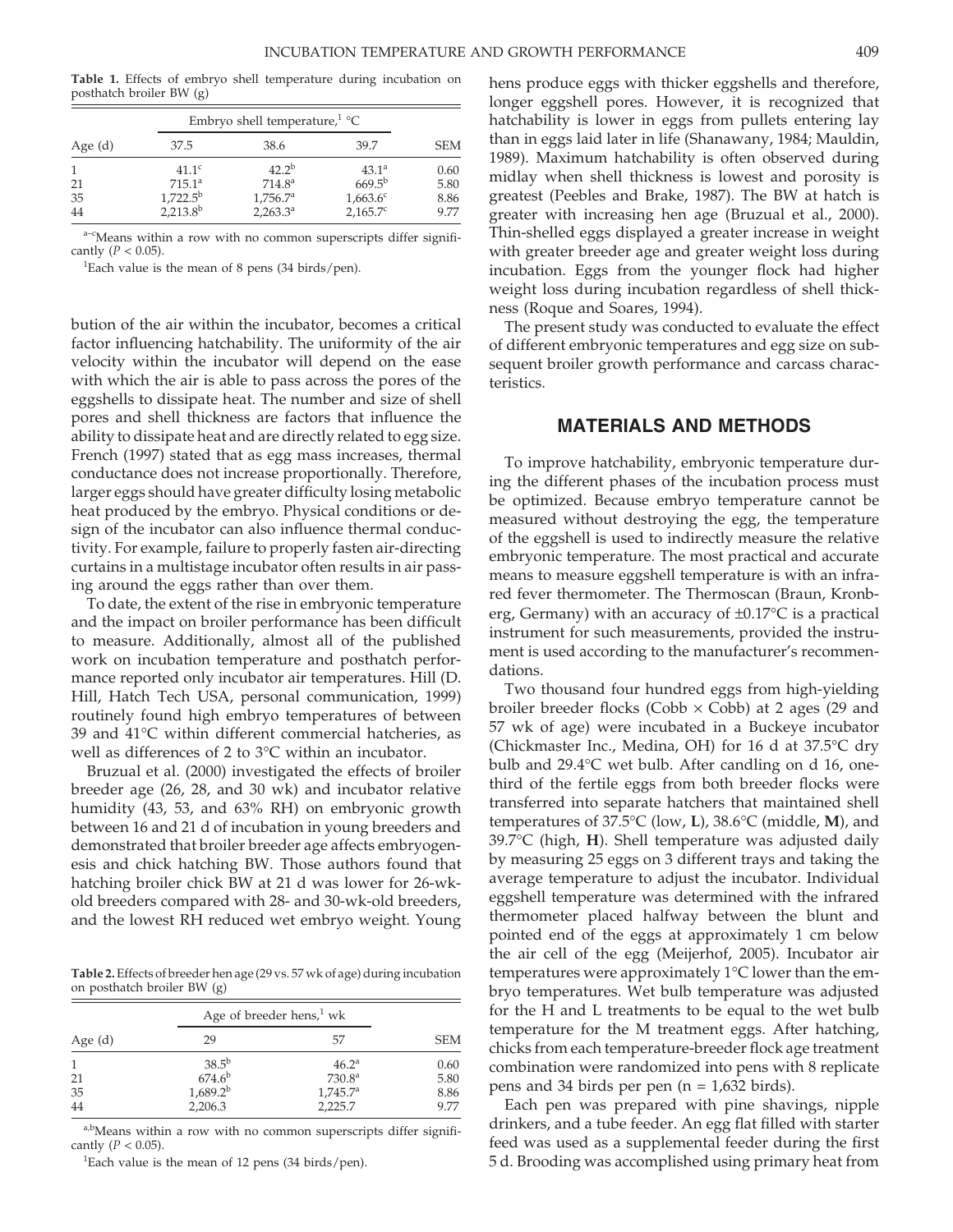**Table 3.** Effects of embryo shell temperature during incubation on posthatch broiler feed conversion  $(g/g)$ 

|                                                |                                                  | Embryo shell temperature, <sup>1</sup> $°C$         |                                              |                              |
|------------------------------------------------|--------------------------------------------------|-----------------------------------------------------|----------------------------------------------|------------------------------|
| Age (d)                                        | 37.5                                             | 38.6                                                | 39.7                                         | <b>SEM</b>                   |
| 1 to 21<br>22 to 35<br>36 to 44<br>$0$ to $44$ | $1.56^{\rm b}$<br>$1.75^{\rm a}$<br>2.91<br>1.91 | $1.55^{\rm b}$<br>1.72 <sup>b</sup><br>2.67<br>1.86 | $1.60^{\rm a}$<br>$1.70^{b}$<br>2.64<br>1.87 | 0.26<br>0.01<br>0.07<br>0.01 |

a,bMeans within a row with no common superscripts differ significantly (*P* < 0.05).

hot water radiation along with 1 heat lamp per pen as

<sup>1</sup>Each value is the mean of 8 pens (34 birds/pen).

**Table 5.** Effects of embryo shell temperature during incubation on posthatch broiler mortality (%)

|                                                |                              | Embryo shell temperature, <sup>1</sup> °C |                              |                              |
|------------------------------------------------|------------------------------|-------------------------------------------|------------------------------|------------------------------|
| Age $(d)$                                      | 37.5                         | 38.6                                      | 39.7                         | <b>SEM</b>                   |
| 1 to 21<br>22 to 35<br>36 to 44<br>$0$ to $44$ | 2.21<br>1.68<br>2.70<br>6.43 | 2.55<br>2.19<br>2.06<br>6.66              | 3.99<br>1.52<br>2.05<br>7.35 | 0.41<br>0.35<br>0.32<br>0.62 |

<sup>1</sup>Each value is the mean of 8 pens (34 birds/pen).

percentage data transformation before analysis (Snedecor and Cochran, 1974).

## **RESULTS AND DISCUSSION**

supplemental heat for the first 2 wk. Room temperatures were 31°C at 1 d of age and decreased gradually by 3°C/ wk until they reached 20°C. Room temperature was then maintained at 20°C until the end of the experiment. Dayold chicks were provided equal amounts of a crumbled corn-soybean meal–based starter diet that was calculated to contain 3,014 kcal of ME/kg and 21.64% CP. At 23 d, the chicks were fed a pelleted grower diet (3,093 kcal of ME/kg and 19.85% CP). A pelleted finishing diet (3,168 kcal of ME/kg and 18.18% CP) was fed from 36 to 44 d. Feed and water were offered ad libitum throughout the study.

Birds were weighed at 0, 21, 35, and 44 d of age. Dead chicks were removed and recorded daily for each pen and expressed as percentage of initial bird placement. Birds were processed (10 males and 10 females) from each treatment (60 birds total) and the following carcass parameters were measured: BW, carcass yield, breast meat, legs, wings, back, neck, and abdominal fat pad, carcass yield, and the weight of all parts as a percentage of live weight and carcass weight. All animal handling protocols were approved by the PSU Animal Care and Use Committee.

The experiment was a  $3 \times 2$  factorial arrangement of treatments, consisting of 3 embryo temperatures and 2 ages of breeder flocks with 8 replicates per treatment. The data were analyzed by ANOVA using the GLM procedure of SAS (SAS Institute, 1985). Duncan's multiple range test (Duncan, 1955) was used to determine significant differences between treatment means. Level of significance was *P* ≤ 0.05 unless otherwise indicated. Percentage data were subjected to an arcsine square root of the

**Table 4.** Effects of breeder hen age (29 vs. 57 wk of age) during incubation on posthatch broiler feed conversion  $(g/g)$ 

|                                                |                                                    | Age of breeder hens, $\frac{1}{1}$ wk                               |                              |
|------------------------------------------------|----------------------------------------------------|---------------------------------------------------------------------|------------------------------|
| Age $(d)$                                      | 29                                                 | 57                                                                  | <b>SEM</b>                   |
| 1 to 21<br>22 to 35<br>36 to 44<br>$0$ to $44$ | $1.55^{\rm b}$<br>1.71<br>$2.59^{b}$<br>$1.85^{b}$ | 1.58 <sup>a</sup><br>1.74<br>2.93 <sup>a</sup><br>1.92 <sup>a</sup> | 0.26<br>0.01<br>0.07<br>0.01 |

a,b<sub>Means</sub> within a row with no common superscripts differ significantly (*P* < 0.05).

<sup>1</sup>Each value is the mean of 12 pens (34 birds/pen).

Eggs incubated at 39.7°C (H) resulted in heavier chick weights at hatch when compared with the M or L chicks (Table 1). However, birds incubated at the H temperature had significantly lower BW at 21, 35, and 44 d of age when compared with chicks from M eggs (incubated at 38.6°C). The chicks incubated at the L temperature weighed significantly less than those incubated at the M temperature. When compared with chicks from the other 2 treatments, the chicks from the H temperature treatment were noticeably sluggish at placement, preferring to sit under the heat lamps rather than eat and drink. As a result, the chicks from the H temperature did not consume feed during the first 8 h posthatch. At 44 d, the H temperature birds weighed almost 100 g less (Table 1) than the M temperature birds and weighed 48 g less than the L temperature treatment birds. Although the M chicks were significantly heavier than the L chicks at hatch, the difference was eliminated by d 21 when the birds were fed a feed containing an antibiotic. When the grower and finisher diets were fed, the M birds again had greater BW at 35 and 44 d of age. It is not known whether stress or perhaps a subliminal infection (slightly higher mortality) was responsible for the weight gain difference or lack of development of the supply organs to provide continual growth. These results differed from previous research showing the relationship between hatching weight and BW at subsequent ages. Wilson (1991) stated that the consensus is that larger hatching eggs result in larger chicks, which therefore result in larger broilers at market age. However, it should be noted that differences in incu-

**Table 6.** Effects of breeder hen age (29 vs. 57 wk of age) during incubation on posthatch broiler mortality (%)

|                                                |                                                 | Age of breeder hens, $\frac{1}{1}$ wk                  |                              |
|------------------------------------------------|-------------------------------------------------|--------------------------------------------------------|------------------------------|
| Age (d)                                        | 29                                              | 57                                                     | <b>SEM</b>                   |
| 1 to 21<br>22 to 35<br>36 to 44<br>$0$ to $44$ | $1.84^{b}$<br>2.50 <sup>a</sup><br>2.06<br>6.25 | 4.06 <sup>a</sup><br>1.00 <sup>b</sup><br>2.54<br>7.42 | 0.41<br>0.35<br>0.32<br>0.62 |

a,bMeans within a row with no common superscripts differ significantly (*P* < 0.05).

<sup>1</sup>Each value is the mean of 12 pens (34 birds/pen).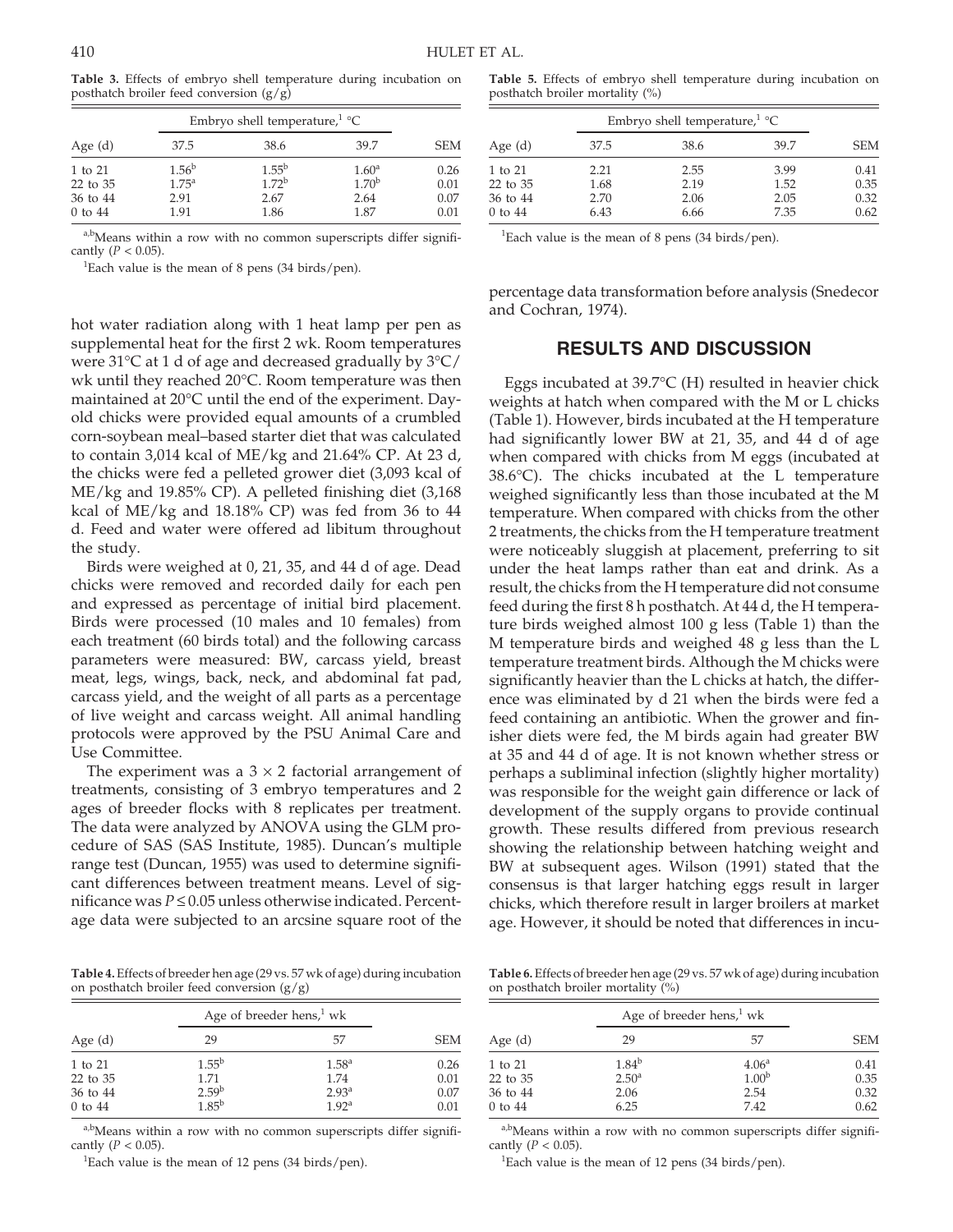**Table 7.** Effects of embryo shell temperature during incubation on posthatch carcass characteristics

|                        |         | Embryo shell temperature, <sup>1</sup> °C |         |            |
|------------------------|---------|-------------------------------------------|---------|------------|
| Carcass characteristic | 37.5    | 38.6                                      | 39.7    | <b>SEM</b> |
| Live weight, g         | 2,136.7 | 2,176.6                                   | 2,095.1 | 28.28      |
| Carcass weight, g      | 1,598.4 | 1,601.1                                   | 1,545.7 | 20.48      |
| Breast meat, g         | 344.3   | 356.3                                     | 347.2   | 4.90       |
| Thigh, g               | 290.1   | 289.9                                     | 282.1   | 4.74       |
| Drum, g                | 230.6   | 239.8                                     | 228.5   | 4.02       |
| Abdominal fat, g       | 48.1    | 42.7                                      | 41.8    | 1.58       |
| Yield, %               | 74.88   | 73.61                                     | 73.78   | 0.27       |
| Breast, % of carcass   | 21.62   | 22.29                                     | 22.48   | 0.23       |

<sup>1</sup>Each value is the mean of 20 birds.

bation (yolk sac size), management, environment, and disease could greatly influence the weight of a broiler at market age.

Breeder hen age had a significant effect on 1-d-old chick weight in that chicks from the oldest breeder flock weighed 7.65 g more than the chicks from the younger breeder flock (Table 2). This agreed with research conducted by Proudfoot et al. (1982), in which 2 different sized eggs resulted in 1-d-old chick weights that were significantly different. Chicks from the larger eggs had significantly greater BW at market age (49 d). However, in our study, significant differences were noted in BW between the 2 treatment groups at all measurement points. The birds from the older breeder flock were significantly heavier at 21, 35, and 44 d of age when compared with the birds from the younger flock.

No overall significant differences in feed conversion at market age were found between birds subjected to different embryonic temperature treatments. However, chicks incubated at the H temperature had significantly poorer feed conversion at 21 d of age than the chicks from the L or M groups (Table 3). Because BW were significantly different between temperature treatments, feed conversion adjusted to a 2-kg BW would result in differences of 0.05 and 0.07 in cumulative feed conversion, respectively, between the M birds (1.75) and H (1.80) and L (1.82) broilers.

Chicks hatched from the older breeder flock (57 wk) had significantly greater cumulative feed conversion values compared with chicks from the younger breeder flock

**Table 8.** Effects of breeder hen age (29 vs. 57 wk of age) during incubation on post hatch carcass characteristics

|                        | Age of breeder hens, $\frac{1}{1}$ wk |         |            |
|------------------------|---------------------------------------|---------|------------|
| Carcass characteristic | 29                                    | 57      | <b>SEM</b> |
| Live weight, g         | 2,147.6                               | 2,124.7 | 28.28      |
| Carcass weight, g      | 1,592.1                               | 1,571.3 | 20.48      |
| Breast meat, g         | 353.4                                 | 345.1   | 4.90       |
| Thigh, g               | 287.9                                 | 286.9   | 4.74       |
| Drum, g                | 236.3                                 | 229.7   | 4.02       |
| Abdominal fat, g       | 42.9                                  | 45.5    | 1.58       |
| Yield, %               | 74.16                                 | 74.02   | 0.27       |
| Breast, % of carcass   | 22.27                                 | 21.99   | 0.23       |

1 Each value is the mean of 20 birds.

(Table 4). Previous work comparing breeder age and chick weight on subsequent feed conversion has yielded variable results. Proudfoot et al. (1982) found better efficiency in chicks from larger eggs, whereas others found either no effect or the opposite effect (Proudfoot and Hulan, 1981; Wyatt et al., 1985; Hearn, 1986). It should be noted that breeder flock, breeder age, and egg size effects are all confounded statistically and cannot be separated in this study.

Incubation temperatures had no subsequent effect on broiler mortality (Table 5). However, mortality of chicks from the younger breeder flock was lower than in the older flocks in the period from 1 to 21 d, but higher from 22 to 35 d (Table 6). Data from previous studies have been inconsistent regarding mortality. Hearn (1986) found significantly higher mortality from very young breeder flocks, whereas Proudfoot and Hulan (1981) found no difference in mortality between chicks from different age breeder flocks.

No significant differences were observed in carcass characteristics due to incubator temperature (Table 7) or breeder hen age (Table 8).

In conclusion, evidence is presented that the embryonic temperature during the last 5 d of incubation can significantly affect posthatch growth and performance. Understanding how and why this happens could be extremely important to the poultry industry for commercial hatching practices. Broilers from older Cobb breeder flocks had greater BW and lower feed conversion values than birds from the younger breeders. No significant differences in carcass characteristics were found in this study resulting from either incubation temperature or breeder flock age.

#### **REFERENCES**

- Bruzual, J. J., S. D. Peak, J. Brake, and E. D. Peebles. 2000. Effects of relative humidity during incubation on hatchability and body weight of broiler chicks from young breeder flocks. Poult. Sci. 79:827–830.
- Duncan, D. B. 1955. Multiple range and multiple F tests. Biometrics 11:1–42.
- French, N. A. 1997. Modeling incubator temperature: The effects of incubator design, embryonic development, and egg size. Poult. Sci. 76:124–133.
- French, N. A. 2000. Effect of short periods of high incubation temperature on hatchability and incidence of embryo pathology of turkey eggs. Br. Poult. Sci. 41:377–382.
- Hagger, C., D. Steiger-Staff, and C. Marguerat. 1986. Embryonic mortality in chicken eggs as influenced by egg weight and inbreeding. Poult. Sci. 65:812–814.
- Hearn, P. J. 1986. Making use of small hatching eggs in an integrated broiler company. Br. Poult. Sci. 27:498–504.
- Hulet, R. M., and R. Meijerhof. 2001. Real time incubation temperature control and heat production of broiler eggs. Poult. Sci. 80(Suppl. 1):128. (Abstr.)
- Mauldin, J. M. 1989. An analysis of reproductive efficiency in Georgia hatcheries. General Rep. No. 113. Ext. Poult. Sci. Dept., Univ. Georgia, Athens.
- Mauldin, J. M., and R. J. Buhr. 1995. What is really happening in your incubator? Int. Hatchery Pract. 9:13–23.
- Meijerhof, R. 2005. What counts for chick quality. http:// www.hybro.com/downloads/1/chick\_quality\_may2005. pdf Accessed Nov. 2006.